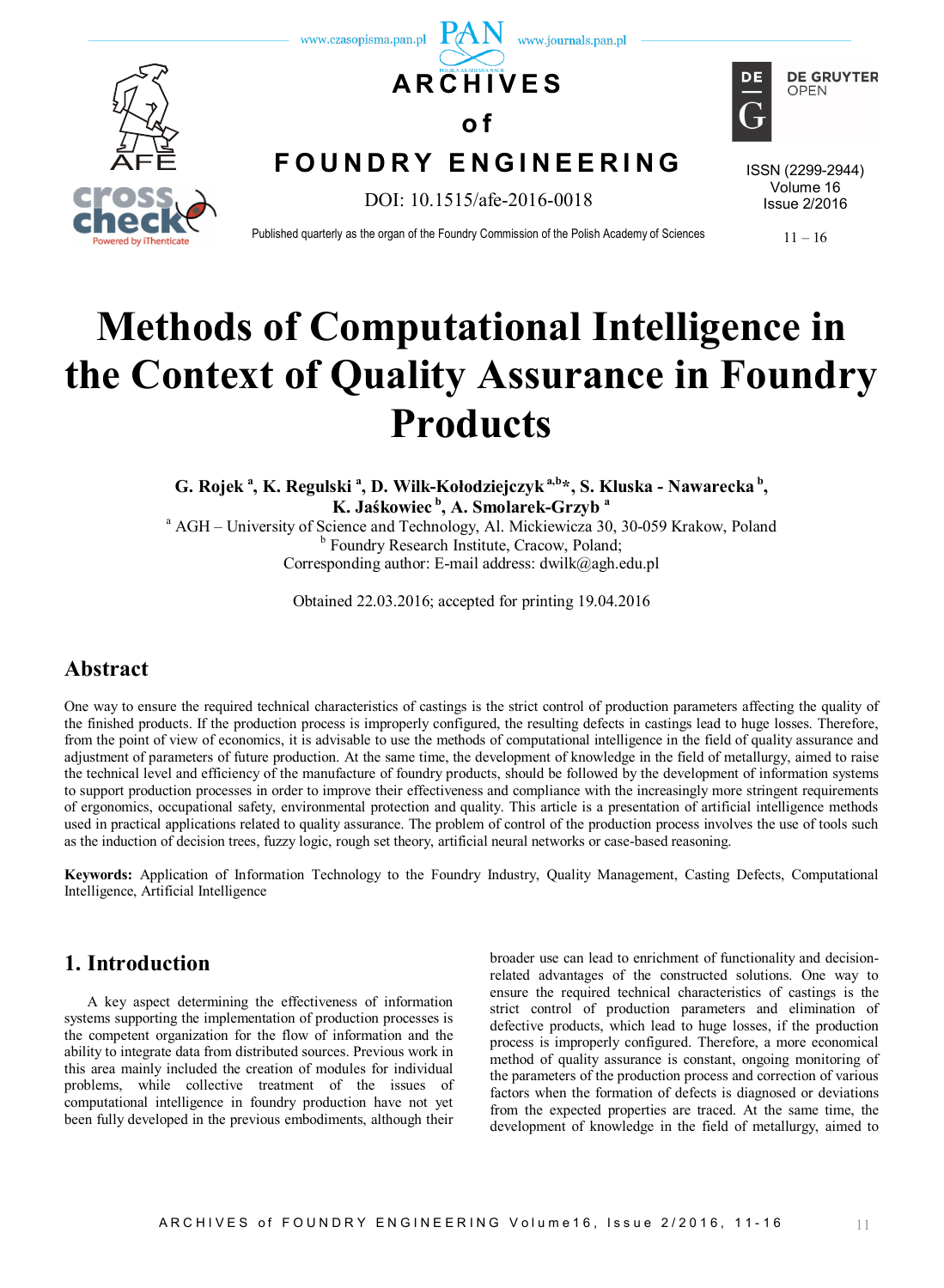

raise the technical level and the efficiency of production of machinery, vehicles, tools, mechanical devices, etc. should be followed by the development of information systems to support production processes in order to improve their efficiency [1]. Technological operations making up the manufacturing process of metal products have their own specifications and characteristic types of the parameters that are controlled within each process step. The nature of this data determines the formalisms possible to use in the area of mathematics, statistics and computational intelligence that can help in monitoring, control and decision making [3]. The aim of this article is to present a series of the currently used methods of computational intelligence with particular regard to the possibility of their application in specific examples of problems.

# **2. Problems related to compliance with technical conditions**

The quality of castings depends, among others, on the content of harmful contaminants in the form of trace elements, which in addition to phosphorus, sulphur, arsenic, tin and antimony, also include hydrogen, nitrogen and oxygen. Gases deteriorate technological properties of metal, and especially have a strong negative impact on the majority of performance characteristics of the castings. Too high gas content in the melt is a cause of defects on the surface of casting and in its interior. To ensure the appropriate quality level of production, it is necessary to control the quality and technological parameters of all raw materials used in production. The quality of castings is influenced by a number of parameters, which are important at different stages of the production process. For example, defects that may arise from the improper performance characteristics of moulding and core sands include pinholes caused by the presence of hydrogen, sand inclusions, deformation, gas content, fractures, and shape defects. Selection of an appropriate moulding material is dictated by the properties that determine its suitability for making the casting characterized by the required technological properties. In other words, usually the cheapest moulding sand is used (and binders appropriate for this sand) that can provide the adequate required technological properties. In the event of failure to satisfy the required parameters, the risk of developing a casting defect can be expected. Due care should also be taken to eliminate the undesired chemical matters penetrating from the mould to the casting (oxides, nitrides, oxysulphides, oxynitrides, carbonitrides, and finally water vapour). Possible defects formed during melting include misruns, slag inclusions, hot tears (in the case of too high temperature), gas content, wrong chemical composition, and pinholes. Finding specific parameters responsible for the formation of a given defect depends primarily on the type of defect which prevails in a foundry shop. All stages of the production process of castings have a significant impact on the quality of the final product, and therefore there is no single stage in the production process that could be considered most responsible. In various stages essential for the formation of defects there are different parameters that should be monitored (Table 1). Some process steps go beyond the standard control of process parameters (design and construction of foundry patterns

and moulds). What is needed for these tasks is knowledge of the literature and simulation, which requires completely different methods of computation than the numerical data from the measurements [2]. The aim of the studies of computational intelligence in the foundry industry is to provide support for the technologist who is in charge of the process. The relevant tools should provide the necessary information about the course of the melting process, and also allow the execution of expertise - the assessment of the correctness of the process and procedures in case of any deviations from the correct condition. An assessment of this type must be based on the knowledge and experience of experts, and therefore the role of the information tools is to facilitate the implementation of this knowledge into the knowledge base used by the information modules.

When the user faces the diagnosed irregularity, it is necessary to provide a feedback between the input and output parameters of the process and thorough knowledge of relationships between various parameters and the effect of their changes on properties of the final product. Capturing such relationships is possible owing to the knowledge of experts, but also owing to the automatic algorithms of knowledge acquisition (e.g. decision trees).

 $T_{\text{c}}$  1.1. 1.  $V_{\text{c}}$  of  $f_{\text{c}}$  the of  $f_{\text{c}}$  of the occurrence of defects

| rable 1. Ney factors affecting the occurrence of defects<br>I. The design of pattern, mould and gating system                                                                                                                                                                                                                                                                                                                     |
|-----------------------------------------------------------------------------------------------------------------------------------------------------------------------------------------------------------------------------------------------------------------------------------------------------------------------------------------------------------------------------------------------------------------------------------|
| - mould compaction technique and squeeze pressure<br>- permeability, grain size, moisture content, compactability,<br>refractoriness, friability, composition and moulding material<br>- parameters (thickness, composition, refractoriness)<br>of<br>protective coating<br>- pattern design parameters<br>- parameters of mould and gating system, filters (if any)<br>(composition and structure)                               |
| II. Parameters of the charge and melt                                                                                                                                                                                                                                                                                                                                                                                             |
| - chemical composition of the charge material and surface<br>condition<br>- castability of molten metal<br>- melt oxidation and oxygen activity<br>- chemical composition of the melt<br>- content of non-metallic inclusions (oxygen, nitrogen,<br>hydrogen, etc.)                                                                                                                                                               |
| III. Mould pouring and process parameters                                                                                                                                                                                                                                                                                                                                                                                         |
| - pouring, mould and melt temperature<br>- the amount of metal in the ladle and the height of pouring<br>- flow rate and pouring rate<br>- the duration of individual phases of the process<br>- parameters of gas atmosphere in the furnace during<br>annealing<br>- parameters of the oxygen refining, blowing and argon<br>shielding of the stream of molten metal during tapping<br>- casting cooling and solidification rate |

# **3. Methods of computational intelligence in casting production**

From the foregoing it can be concluded that the tasks of computational intelligence and artificial intelligence in support of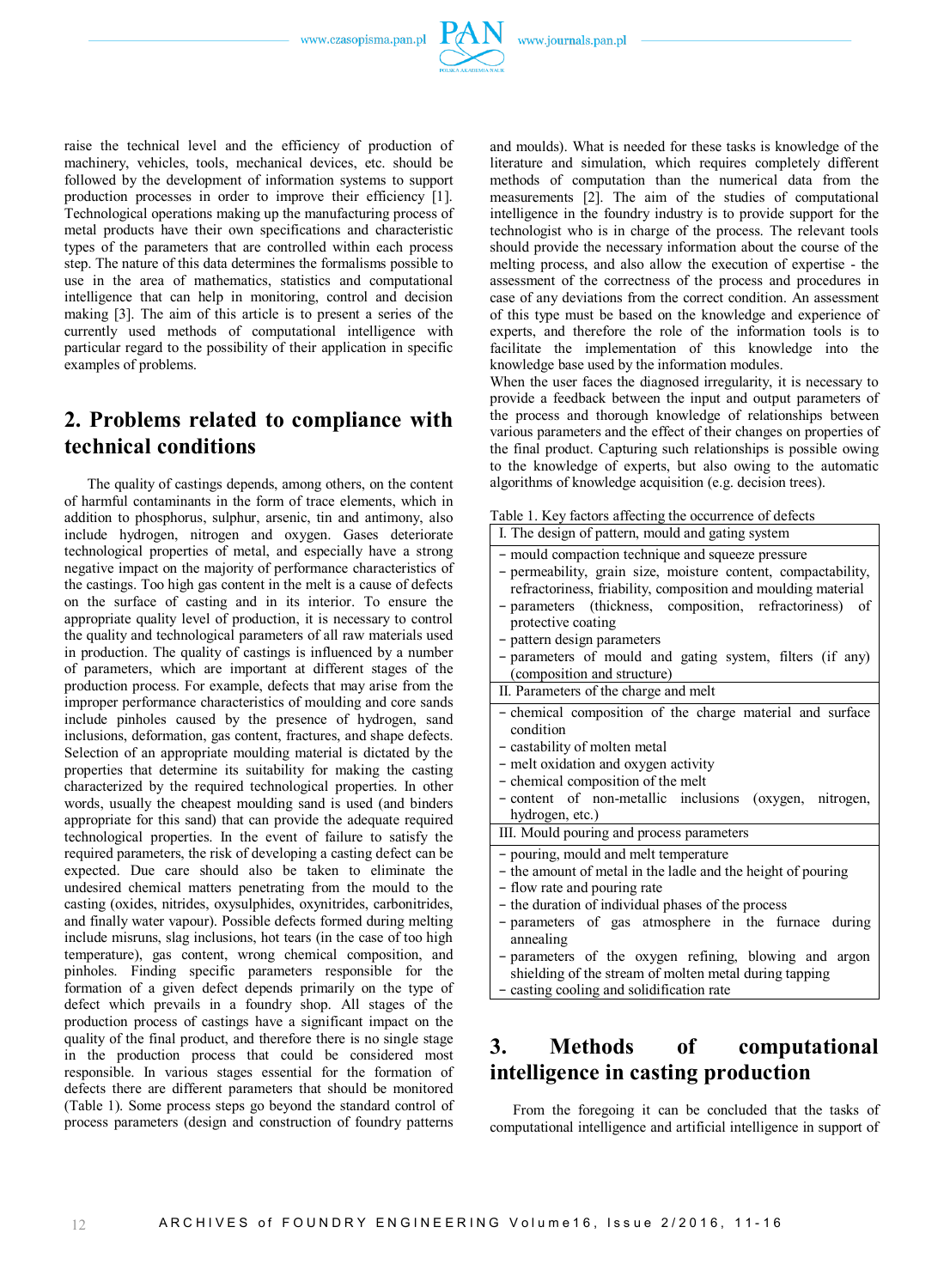

foundry processes are diverse and depend on the tested stage of the process. In most cases they  $(1)$  enable monitoring the condition of parameters affecting the formation of casting defects and, depending on the received signals, decide on the necessity of intervention in the process; (2) enable formalization of domain knowledge to create models of inference supporting the decisionmaking process; (3) enable automatic acquisition of knowledge (in the form of rules) concerning the phenomena and relationships between process parameters. For each of these tasks, appropriate computational techniques are chosen and adapted. In the next part of this article, each method will be discussed and illustrated with appropriate examples.

#### **3.1. Induction of decision trees**

Induction of decision trees is a process that requires extensive sets of training data. This data may come from experiments or measurements taken during the process. The main tasks of decision trees are: (1) classification in the case of discrete dependent variable, or (2) regression, when the dependent variable is continuous. Algorithms of the construction of trees are a very popular way to discover the relationships between the parameters describing various phenomena, so it is possible to discover correlations, which the technologist may not notice [4,5]. Their popularity stems largely from the fact that they can operate equally well on the numerical data (such as regression models, neural networks and support vector method) and qualitative variables, even of the linguistic nature [6]. The decision trees allow us to build models of phenomena that can not be described in a deterministic manner, and the nature of phenomena does not have to be linear. The result of the algorithms operation are trees, which are graphical form of decision rules, and are relatively easy to interpret by man, in contrast to the above methods. The specificity of algorithms of the induction of decision trees allows for an assessment of the impact of various parameters on the studied phenomena. In this way they also fulfil the task of the sensitivity analysis. By manipulating large data sets, the trees make generalizations of the relationships, which are insensitive to single outliers and deviations (noise).

The most popular algorithms for induction of decision trees, i.e. CaRT (Classification and Regression Trees) and CHAID (Chisquared Automatic Interaction Detector) described in [7,8], allow building the trees of both classification and regression, depending on whether the dependent variable is continuous or discrete. Applied in production processes they allow, among others, control of the signals in continuous processes, such as the production of connecting elements [9], where the class of product is estimated based on the heat treatment parameters. Another example is the production of rolled elements, where the analysis by means of CaRT algorithm enables evaluating the impact of process parameters along with their optimization [10].

In all cases, the use of decision trees leads to the rules, which can constitute the knowledge base needed in automatic evaluation and control of the production process (Fig.1).



Fig. 1. Schematic representation of the use of decision trees

#### **3.2. Fuzzy logic**

Building a knowledge base based on fuzzy logic implies the need to have expert knowledge that helps in the formalization of rules operating on fuzzy sets [11]. However, there are tools for data-based machine learning, such as the popular ANFIS, which is an expansion of Matlab package. Fuzzy logic has already gained a well-deserved popularity in issues of process control. It is used in advanced devices like cars, washing machines, and smartphones, and also in simple cylinders. Fuzzy models allow reducing the number of rules and a smooth transition in the areas of membership, which allows building models of reasoning similar to the reasoning carried out by man [12]. In the field of metallurgy, fuzzy models are used not only in process control but also in materials science to achieve automation in making multiple decisions. An example might be the use of fuzzy inference model to study the microstructure of aluminium alloys [13].

#### **3.3. Rough set theory**

Problems of classification, in which decisions about the class of dependent variable are based on values of signals can be reduced to a decision table. In practical terms, a table like this is nothing else but a way to represent the decision rules, where each conditional attribute (signal) is a prerequisite, and decision attribute is a conclusion of the rule. The generation of decision tables is included in the field of artificial intelligence and tools of this type are among the methods of machine learning. One of them is rough set theory [14], particularly useful when the signals on which the decision is based have a discrete form. We can use this tool to solve the problem of classification, in which the decision can only be based on incomplete knowledge - incomplete in the sense of incomplete discernibility of objects in terms of the values of the pertinent variables, or in other words - when the signals may not differ in the attribute values, while having different values of decision variable. The indiscernibility of objects which is a key concept here results, among others, from the fact that too little information is available. Rough set theory applies in all those cases where we have limited information about the examined object. The rough set is formed by a pair of sets definable in lower approximation and upper approximation. The item may belong to both approximations, to none of the approximations, or only to the upper approximation [15]. Accordingly, the object may certainly not belong to the rough set (if it does not belong to any of the approximations), it may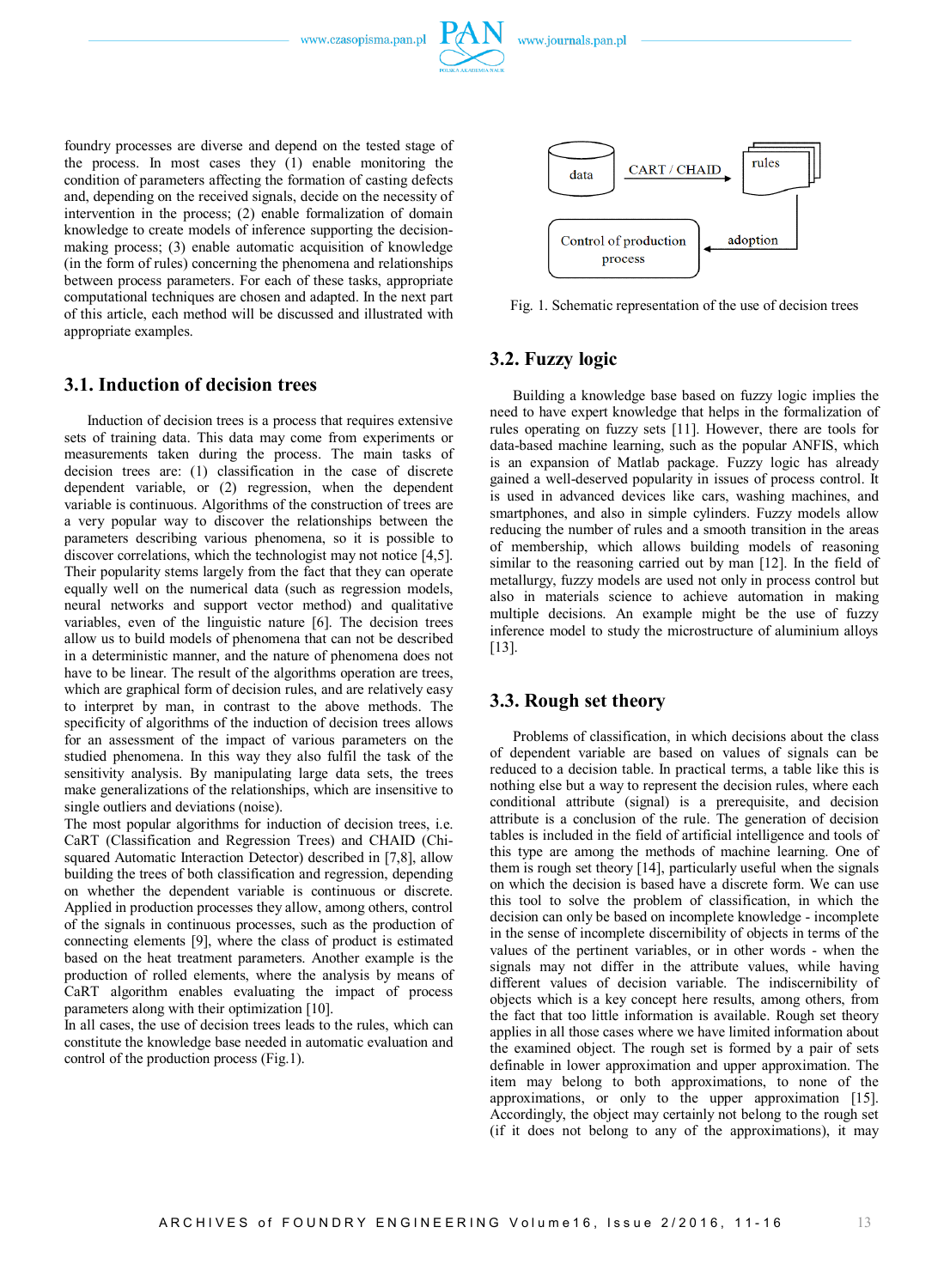

### **3.4. Artificial neural networks**

Possible applications of artificial neural networks to control manufacturing parameters of foundry products are seen through the prism of prediction, which is one of the main possibilities offered by this group of computational intelligence methods. Prediction allows us to foresee the quality parameters of finished products depending on the value of individual production parameters. To obtain such a tool it is required to subject an ANN (artificial neural network) to the so-called training process (Fig. 2). In the case of MLP type (Multilayer Perceptrons) networks, backpropagation algorithm can be used as the one which allows us to obtain a network mapping relationships related to the training data. However, the process of network training demands attention and control of the developer - too small amount of training data can contribute to the misprediction burdened with very serious error. This is the basic problem encountered in the use of neural networks in manufacturing enterprises that do not have large data resources.



Fig. 2. Schematic representation of typical application of artificial neural network (ANN) together with the optimization module

Assuming, however, the opportunity to train the network allowing for the prediction of quality parameters of finished products, one should take into account the need to use an additional module, whose task will be optimization of control process. Optimization module will be using the prediction of quality parameters for potential (technically possible) manufacturing parameters and returning such values of the manufacturing parameters, for which the quality parameters of finished products take optimum values. The design of the optimization module may require the use of additional methods of artificial intelligence (e.g. genetic algorithms), which will allow determining the best solution from the point of view of specific quality criteria. More accurate

description of this methodology can be found in [18,19]. In foundry issues, quite successfully are used the neural networks that enable, for example, determining the value of future mechanical properties of the material based on the parameters of the manufacturing process [20].

#### **3.5. Case-based reasoning**

The main paradigm of CBR (Cased-Based Reasoning) is an inference regarding the solution of current problem by (1) the selection of a similar case from the database referred to as the case base, and (2) adaptation of the solution of the chosen case to the characteristics of the problem [21]. CBR methodology also allows saving the data regarding current problem along with the implemented solution in the database, which allows training of the system based on the solutions indicated by this system and their impact on the actual production process. Case-based reasoning has been applied, among others, in supporting the production of copper alloys, as a system advising the user on the selection of relevant process parameters of the alloy manufacture [22], and in the process of lead refining treatment [24]. A diagram displaying the use of CBR methodology in the context of the use of production data and an impact on the control of production process is shown in Figure 3.



Fig. 3. CBR methodology implementation for support of the manufacturing process control

The implementation of the system based on CBR methodology may involve the problems of establishing a measure of similarity used when selecting the most similar cases. This measure should reflect the similarity in terms of the manufacturing technology, hence so essential for the construction of such a system is cooperation between the team of engineers and programmers. The same problems may arise during implementation of the adaptation phase, although in a large number of applications, this phase can be reduced to the operation of returning the solution being a copy of the solution developed for a most similar case [24]. The efficiency of the system based on the CBR methodology is closely related to the content of case base, which in the case of applications considered in this article involves the data relating to the previously conducted production. In most general terms it can be said that the more data is available, the more detailed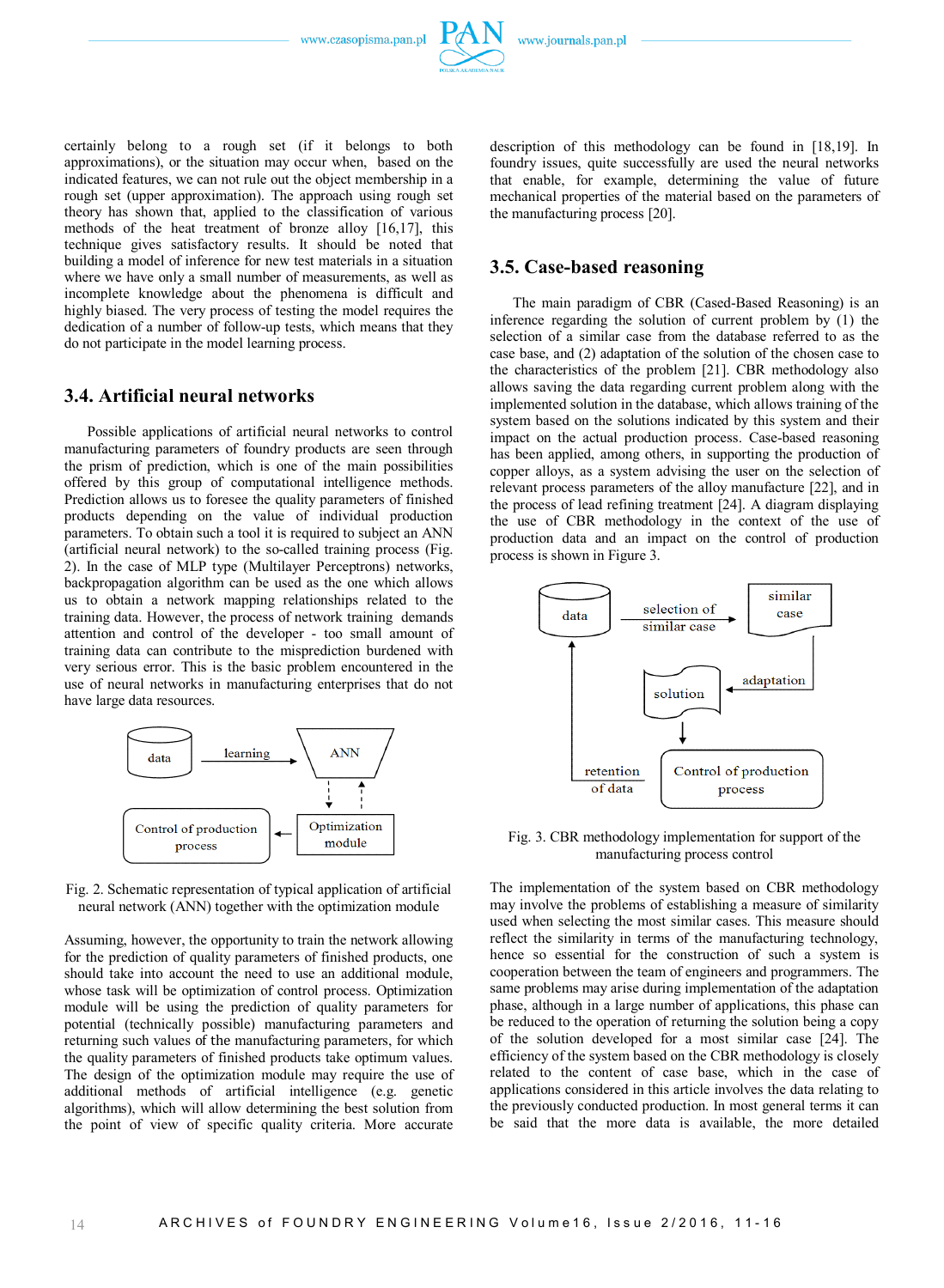

information should be given by the system about the solution of problems specified by the user. Systems of this class are, however, systems learning while in use, which means that the base of cases grows gradually with solving of new problems. Thus the CBR methodology allows for the development of a system supporting the control of production in the context of the quality parameters, even with scarce number of data, while allowing for the addition of relevant data during subsequent use of the system. So this is an approach different to the approaches described within the study of the implementation of an artificial neural network or rules resulting from the application of an algorithm used in creating the decision trees.

## **4. Conclusions**

The methods of computational intelligence described in this study do not cover all the formalisms used in the support of industrial processes. What can still be mentioned is the method of probabilistic classifiers [25,26], or the recently popular method of support vectors [27-30]. Each of these methods has its advantages, but also limitations. The methods described above are a contribution to the overall presentation of artificial intelligence tools in foundries; they also show an attempt to determine the advantages and limitations of each method. The tools presented enable implementation of machine learning, or knowledge acquisition based on the data. For their design, a domain knowledge in varying degrees is required; it is not needed for the induction of decision trees, but it is needed in the case of fuzzy logic. In contrast to CBR, CaRT algorithm is insensitive to outliers, which may allow skipping the noise, but also may result in the lack of accurate assessment in the case of special situations. CaRT algorithm and rough set theory allow generating rules understandable for human, capable of visualization and the use in expert systems. CBR focuses on solving current problems on the basis of similarity to past cases, while fuzzy models are an inference system in itself, although requiring expert knowledge Artificial neural networks can not be interpreted by man and are not suitable for solving problems based on quality variables, but in a situation where we have a large number of numerical data allow building models of approximation much more accurate than other methods. The methods of computational intelligence used in foundry processes allow for (1) an approximation of the unknown values of parameters based on the data from production or experiments; (2) the formalization of rules that are an algorithmic record of the acquired knowledge; (3) building models of inference. Each of them has its limitations, among which there are the following ones: (1) the difficulty in interpretation of the neural networks by humans; (2) the inability to formulate rules of inference for the ANN; (3) the lack of continuity in the area offorecasting with the help of the decision tree (CaRT); (4) the inability to create a single model for several dependent variables in the case of CaRT regression trees; (5) the need to use domain knowledge in the case of fuzzy logic; (6) the low accuracy of the results or the inability to take decisions in new situations with the use of CBR. The individual characteristics of each of the methods allow concluding that the full range of benefits to the user is achieved only by using several algorithms.

## **Acknowledgements**

Financial support of The National Centre for Research and Development (LIDER/028/593/L-4/12/NCBR/2013) is gratefully acknowledged.

## **References**

- [1] Mrzygłód B., Kowalski A., Olejarczyk-Wożeńska I., Adrian H., Głowacki M. & Opaliński A. (2015). Effect of heat treatment parameters on the formation of ADI microstructure with additions of Ni, Cu, Mo. *Archives of Metallurgy and Materials*. 60(3A), 1941–1948.
- [2] Mrzygłód B., Adrian A., Regulski K., Olejarczyk-Wożeńska I. & Kluska-Nawarecka S. (2013). The exploitation of TTT diagrams in the CAPCAST system, *Transactions of the Foundry Research Institute*. 53(4), 45–56.
- [3] David J., Svec P., Frischer R. & Stranavova M. (2012). Usage of RFID wireless identification technology to support decision making in steel works In 21st International Conference on Metallurgy and Materials*,* 1734-1738.
- [4] Breiman L., Friedman J., Stone C. J. & Olshen R. A. (1984). *Classification and regression trees*. CRC press.
- [5] Lewicki P., Hill T. (2006). *Statistics: methods and applications*. Tulsa, OK. Statsoft.
- [6] Kass G.V. (1980). An exploratory technique for investigating large quantities of categorical data. *Applied Statistics*, 119- 127.
- [7] Quinlan J.R. (1986). Induction of decision trees. *Machine learning*. 1(1), 81-106.
- [8] Speybroeck N. (2012). Classification and regression trees. *International journal of public health*. 57(1), 243-246.
- [9] Regulski K., Rojek G., Skóra M. & Kusiak J. (2012). Data exploration approach in control of metal forming manufacturing chain: example of fasteners production In Metal Forming 2012: Proceedings of the 14th International Conference on Metal Forming: September 16–19, 2012, Krakow, Poland, J. Kusiak, J. Majta, D. Szeliga, (Eds.) *Steel Research International*; spec. ed., 1319-1322.
- [10] Regulski K., Szeliga D. & Kusiak J., (2014). Data Exploration Approach Versus Sensitivity Analysis for Optimization of Metal Forming Processes. *Key Engineering Materials*. 611–612, 1390-1395.
- [11] Zadeh L. A. (1997). Toward a theory of fuzzy information granulation and its centrality in human reasoning and fuzzy logic. *Fuzzy sets and systems*. 90(2), 111-127.
- [12] Colomo-Palacios R., González-Carrasco I., López-Cuadrado J.L. & García-Crespo Á. (2012). ReSySTER: A hybrid recommender system for Scrum team roles based on fuzzy and rough sets. *International Journal of Applied Mathematics and Computer Science*. 22(4), 801-816.
- [13] Warmuzek M., Regulski K. (2011). A procedure of in situ identification of the intermetallic AlTMSi phase precipitates in the microstructure of the aluminum alloys. *Practical Metallography*. 48(12), 660-683.
- [14] Pawlak Z. (1982). Rough sets. *International Journal of Computer & Information Sciences*. 11(5), 341-356.